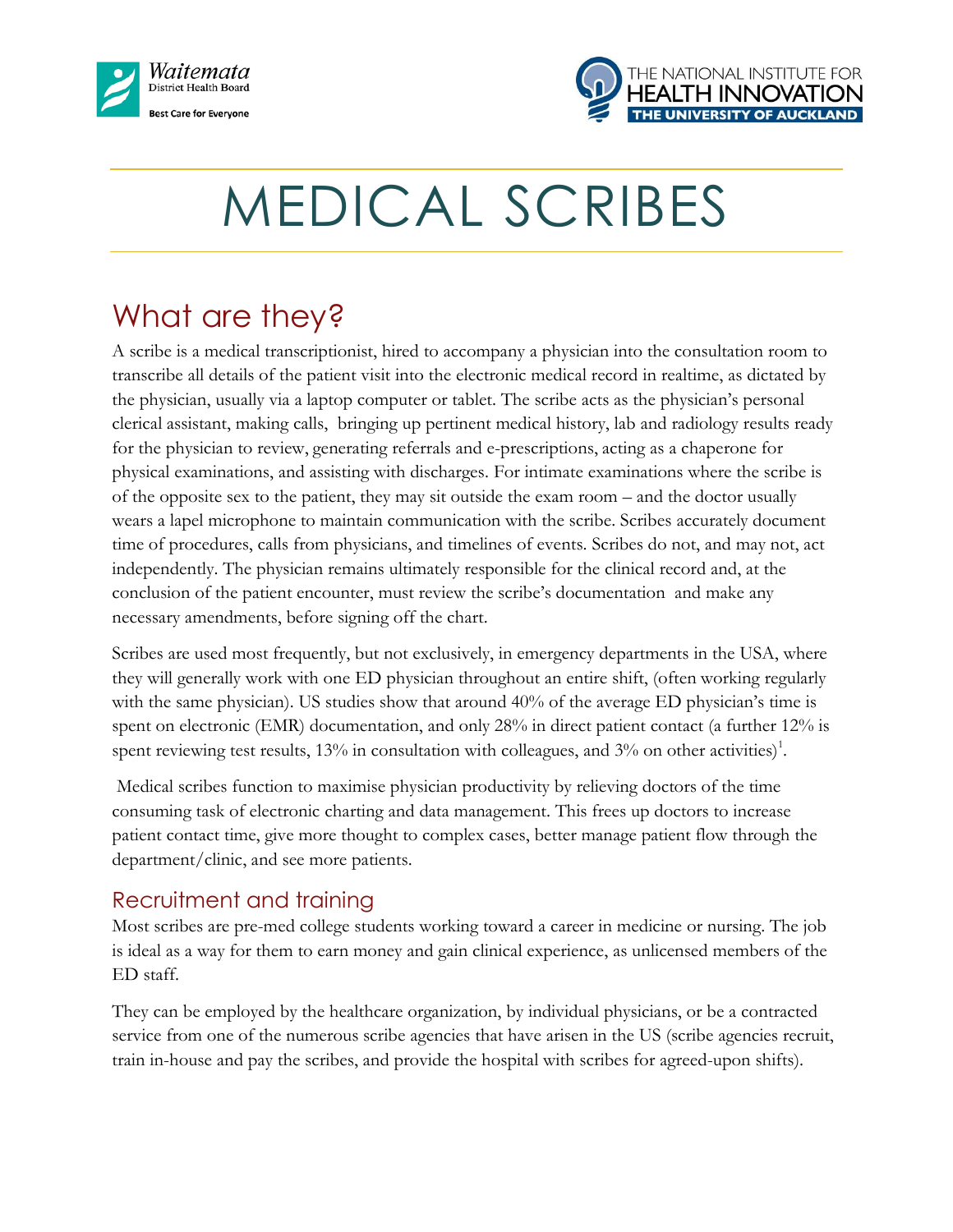Just a few examples include Scribe MD [\(http://www.scribemd.com/aboutscribes.htm\)](http://www.scribemd.com/aboutscribes.htm); PhysAssist scribes [\(http://www.iamscribe.com/services.php\)](http://www.iamscribe.com/services.php); Emergency scribes consultants [\(http://www.eccpa.org/scribes/index.html\)](http://www.eccpa.org/scribes/index.html); Scribe America [\(http://www.scribeamerica.com/\)](http://www.scribeamerica.com/)

It is essential that scribes have good knowledge of medical terminology, common software packages and EMR systems, and are familiar with human anatomy and the physical exam process. Other qualities include the ability to accurately record information, good organizational skills with focus on tracking patient care, professional demeanour, recognition of privacy considerations for patients, and the ability to multitask. <sup>2</sup> Training programs vary greatly between institutions/agencies, with some being more structured than others. For example, the Robert Wood Johnson University Hospital scribe program requires applicants to have at least 2 years clerical experience, and to pass a graded course involving 60 hours training; while other programs allow scribes to start in the ED immediately under supervision of an experienced scribe ("bedside training") – with supervision lasting for as little as 3 shifts.

According to payscale.com, the average hourly rate for a scribe is USD\$12.91 (range \$8.93 -\$17.49 per hour); national average annual salary of \$27,000 (as of June 2014). Scribe agencies typically bill EDs in the range of USD\$20 - \$25 per hour, per scribe.

## Evidence of benefit

The few recent studies on the effect of scribes in the ED and outpatient settings have been encouraging, showing significant benefit to physician productivity and workflows.

- **Increase in number of patients seen per hour -** by 0.08 to 0.28 patients for every hour of scribe usage per shift. An observational comparative study over 18 months at an academic tertiary hospital adult ED (treating 59,000 adult patients per year), using scribes for weekday daytime shifts, found that if an ED physician changed from 0% to 100% of patients seen with a scribe, 0.8 additional patients per hour could be evaluated<sup>3</sup>. In another study at an urban emergency residency training ED in Illinois (>70,000 annual visits, 30% seen by attending physicians without registrar involvement), the introduction of scribes for use by the attending physicians increased clinician productivity from 1.81 to 2.09 patients per hour.<sup>4</sup>
- **Decrease in door-to-doctor time but no conclusive evidence of change in length-ofstay time –** studies consistently report significant improvements in average door-to-doctor time with scribe use, from doctors not spending as much time documenting. However, it is less clear whether scribe use is associated with improvement in total length of stay for patients in the ED. At the Illinois ED, patient throughput decreased by 23 minutes per visit (143 minutes vs 120 minutes)<sup>5</sup>, and two other EDs in New Jersey and Maryland (annual ED volumes of 65,000 and 68,000), have reported improvements in patient length of stay of



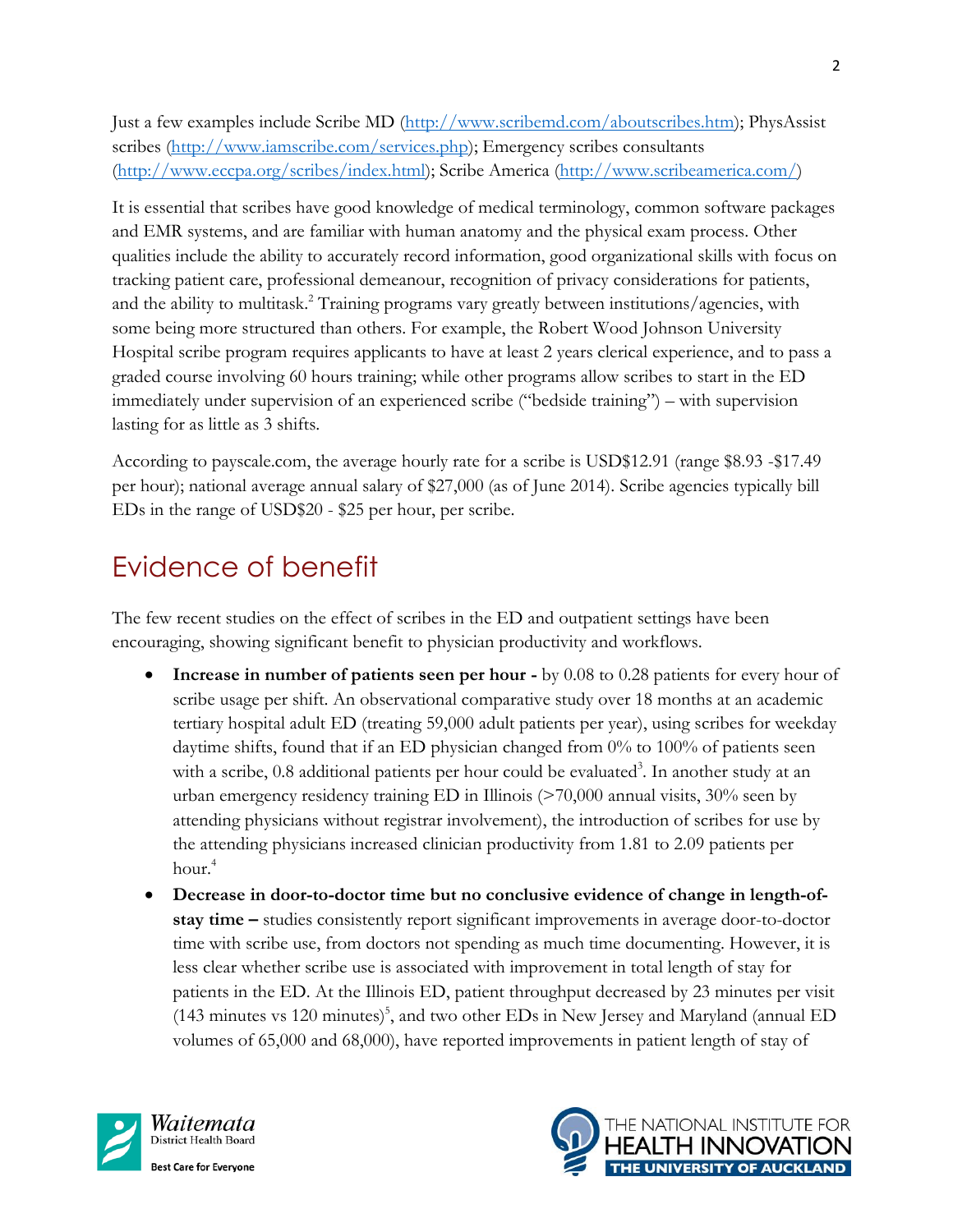15% - 36% respectively. <sup>6</sup> In contrast, studies at two other  $EDs^7$  found no change to length of stay, despite the improved door-to-doctor times.

 **More thorough documentation -** Physicians commonly also report that having a scribe results in more thorough documentation - particularly around recording timeline of events eg, recording phone calls made to colleagues, when doctors are paged and called back, and entering patient re-exams, which are often overlooked by physicians. Because scribes perform realtime, in parallel documentation, they can capture activities and insights that might be lost if the EMR is filled out after the exam or procedure. Anecdotally, ED physicians also report that having a scribe makes them more likely to complete a full review of systems and exam, even when all ten systems may not be clinically relevant.

*"Consider the scribe as a personal tape recorder. They only write what they hear from you, and in most cases, we say more than we document about the patient encounter" - Dr Claire Plautz, Assistant Professor of emergency* 

• **Increase in relative value units (RVUs) per hour – a consistent finding in all studies of** scribes in ED (RVUs are a measure of value used in the US Medicare reimbursement formula for physician services) from more robust documentation and increased numbers of

*medicine, University of Virginia Health System.<sup>8</sup>*

Study authors noted that there was variable influence of the effect of scribes on each individual physician's RVU and Pt/hr rate, given the varying physician practice styles and efficiencies in the department, but they did not attempt to study the potentially variable influence of scribes on the highly productive versus less productive ED physicians.

- **Increased Physician job satisfaction** numerous positive anecdotal reports of ED physician experiences with scribes can be found in media reports and online blogs. Scribes are credited with reducing physician "burnout" and making the job more enjoyable from improving the physician's workflow, reducing the paperwork burden, enabling the physician to focus on the patient and forget about the chart, allowing doctors to leave on time at the end of a shift, and increasing their productivity-based pay. From the physician's perspective, patients also seem to like having them verbalise the exam findings and treatment plan. See [http://www.kevinmd.com/blog/2012/12/experience-scribe-emergency-department.html.](http://www.kevinmd.com/blog/2012/12/experience-scribe-emergency-department.html)
- **Benefits in the outpatient clinic setting -** the findings of increased ED productivity have been replicated in studies of scribe use in outpatient cardiology<sup>9</sup> and urology clinic<sup>10</sup> settings. A time-motion study of the cardiology consultations demonstrated a **37% reduction in patient visit time** with a scribe due to physicians spending less time gathering, collating, and



billable patients seen.

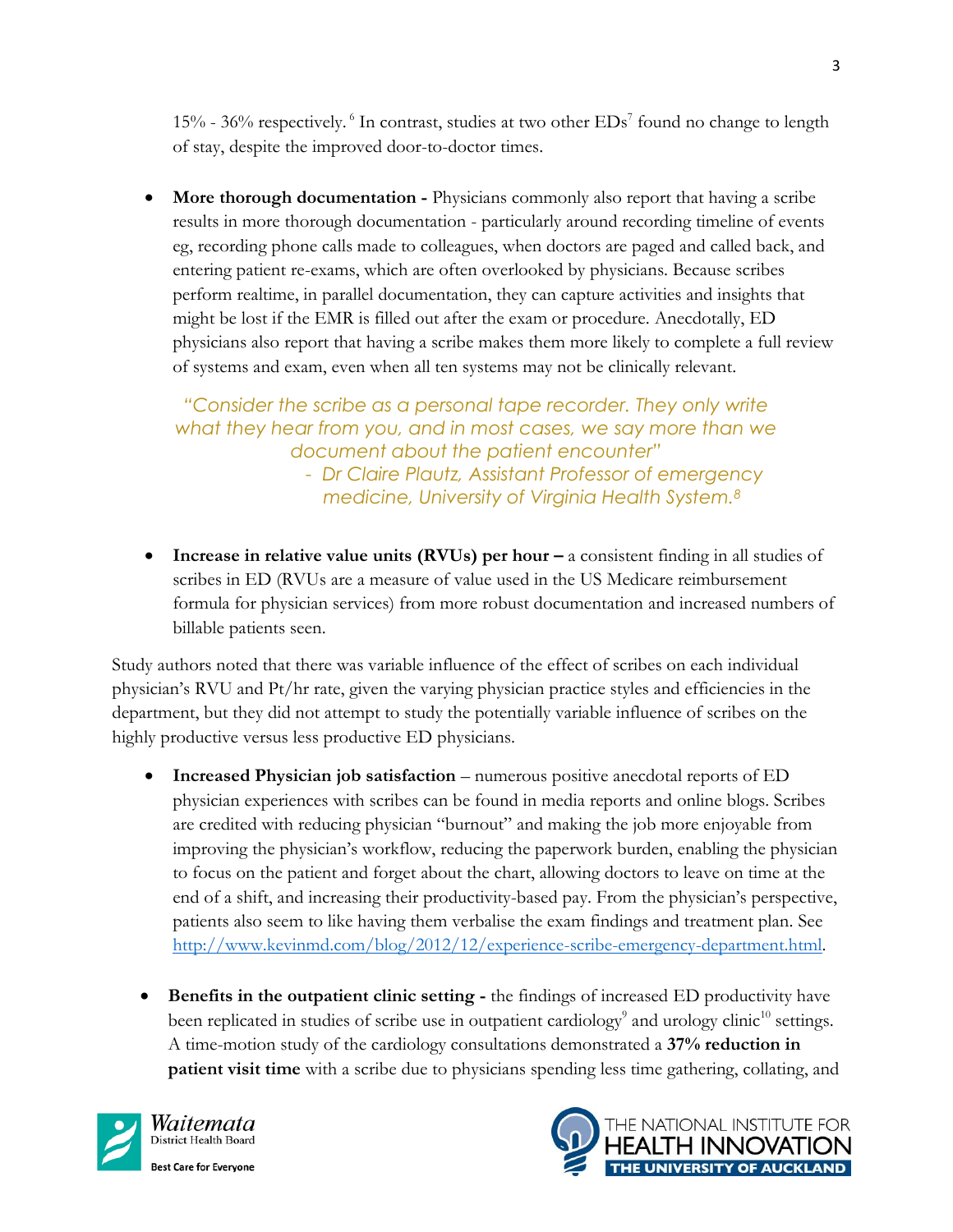documenting data prior to, during, and after each visit. Physicians were able to spend **more time in direct face-to-face interaction with the patient despite the shorter time needed for each visit**. Shorter consultation times were able to be scheduled, shortening wait list times and **improving patient access** to the services. Urologists using scribes in their outpatient clinics were dramatically **more satisfied** with their office hours when a scribe was present (93% vs 19%)<sup>11</sup>. Patient satisfaction at the outpatient clinics **remained very high** with or without scribe use – the vast majority of patients were either neutral or liked the scribe system, and it was noted that a number of patients commented to clinic staff about the benefit of having the physician's full attention without distraction from the computer. These findings suggest that scribe use can help mitigate some of the concerns associated with EMR use in the consultation room – these being, less psychosocial discussion, less attention to the patient's agenda and a shift from a conversational to a blocked style of communication.<sup>12</sup>

Note however, that **in the ED setting, the effect of scribes on patient satisfaction remains unclear** (not formally studied) and should not be assumed to be similar to the outpatient setting given that there is no conclusive evidence that scribes in ED make any significant change to the amount of time a patient spends in the ED.

### Are scribes worth the investment? It depends…

Each ED must make an assessment as to whether the costs outweigh the benefits.

*"Our conclusion is that scribe programs won't fix an ED that is really broken. But EDs that are looking to reduce length of stay, are struggling*  with a high percent of left without being seen rates or are experiencing *challenges with their EMRs could really benefit from hiring scribes. Scribe implementation can even pay for itself."*

> *- Dr Michael Hochberg, medical director for St Peter's University Hospital, New Brunswick, N.J.*

#### Direct costs

- Training
- Salary
- IT equipment and support tablets or laptops

#### Indirect costs

 Risk management –misdocumentation by the scribe, which is subsequently relied upon by other providers, causing patient harm. Although there have been no recorded cases of this occurring, it remains a potential risk that should be considered by emergency physicians.



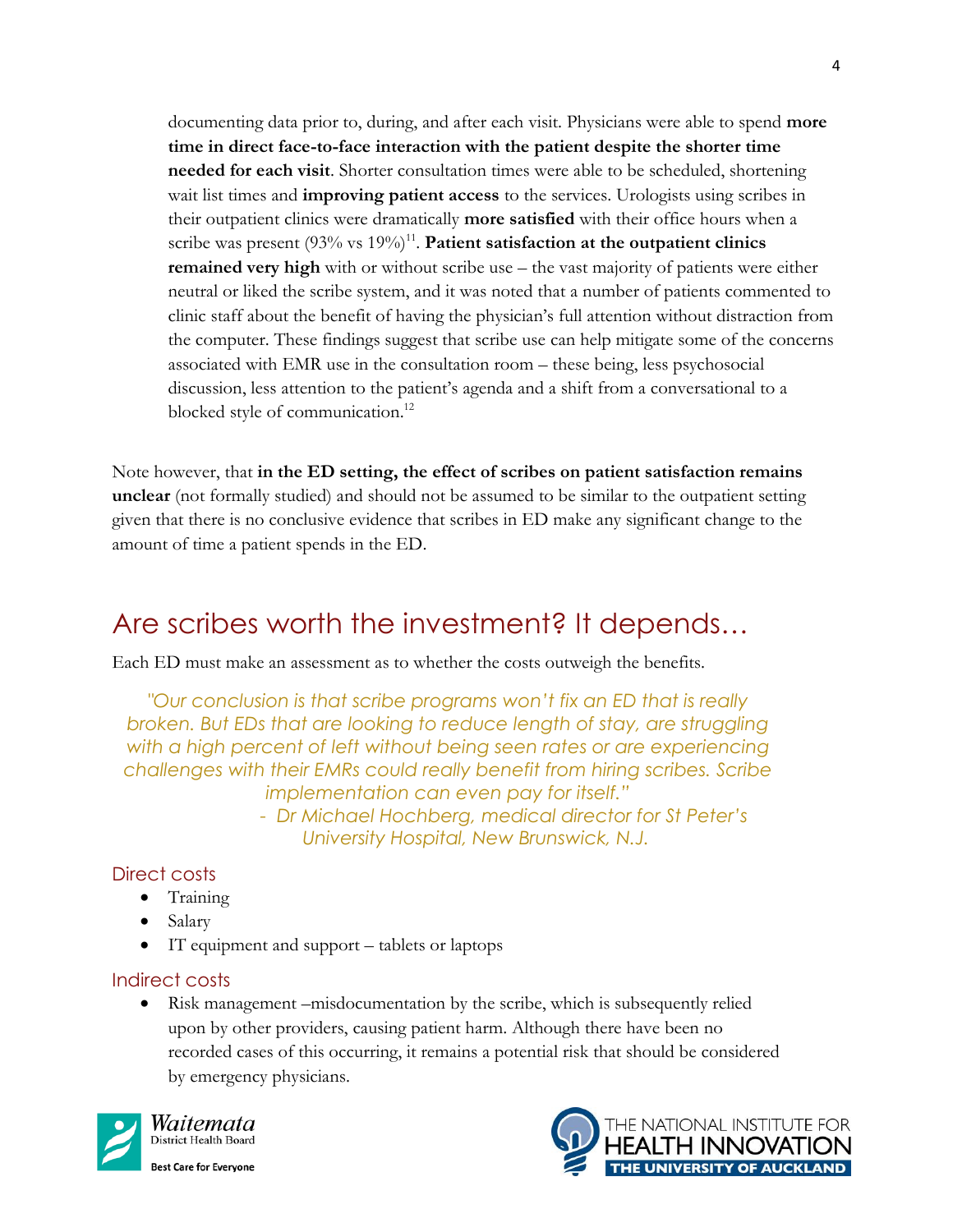Possibility of scribe incompetency causing actual slowing down of physician workflow eg, requiring physician to rewrite every chart. As the US scribe industry continues to grow, the variability in quality of scribe programs is likely to increase. One physician, despairing of the expense and problems faced in EMR implementation, posted this online comment; *"We have tried scribes which only adds to the overhead and requires seeing more patients, quicker, to pay for them. The notes they write are devoid of meaning…*" 13

A 2013 US study<sup>14</sup> weighed the cost of scribe salaries against the returned value – calculated by assigning financial values to improvements in key metrics; the increase in patients seen per hour, billable volumes, RVUs per patient, pulse oximetry and rhythm strip capture (which are billable measures in the US). Two EDs were studied - Northwest Hospital, Randallston, Maryland (annual ED volume 65,000) and Saint Peter's University Hospital, New Brunswick, New Jersey (annual ED volume 68,000). At these institutions physician pay was taken as \$180/hour and scribes cost \$20/hour (from ScribeAmerica agency). Both showed measurable improvements in every parameter with scribe use – including improvements in average number of patients seen per hour of  $8\%$ , reduced lengths of stay of 15% - 36%, and reduced door-to-doctor time of 40% and 22%. Overall, it was found that scribes could be measured at 20% of the productivity of a physician. Potentially, this could immediately produce value (20% of \$180/hr is \$36/hr, but a scribe only costs \$20/hr).

It was noted that the biggest driver for a return on investment was reduction in physician coverage. In practical terms, this meant the EDs should decide how many hours scribe coverage they needed, and cut physician hours to match this cost, ie, if they wanted 9 scribe hours, one physician hour would be cut, and the return in investment realized from the consequent increased productivity and stronger documentation.

Aside from the quantitative figures, potential non-monetary benefits such as improved patient and staff satisfaction and morale, can be difficult to measure objectively, but are frequently reported by providers utilizing scribes and should be considered in the investment equation.

*As with EMRs, once a scribe program is fully implemented, it is hard to remove it from the ED's culture<sup>15</sup>*

## Implementation considerations for WDHB

 Lack of privacy as a potential barrier to implementation – patients may be reluctant to have a third party in the consultation/physical examination. The concern is that scribes will change the dynamic of the doctor-patient encounter – patients will feel they are talking to an audience and will not raise, or minimize, embarrassing issues eg, substance abuse, sexual problems. This did not seem to have been a problem in